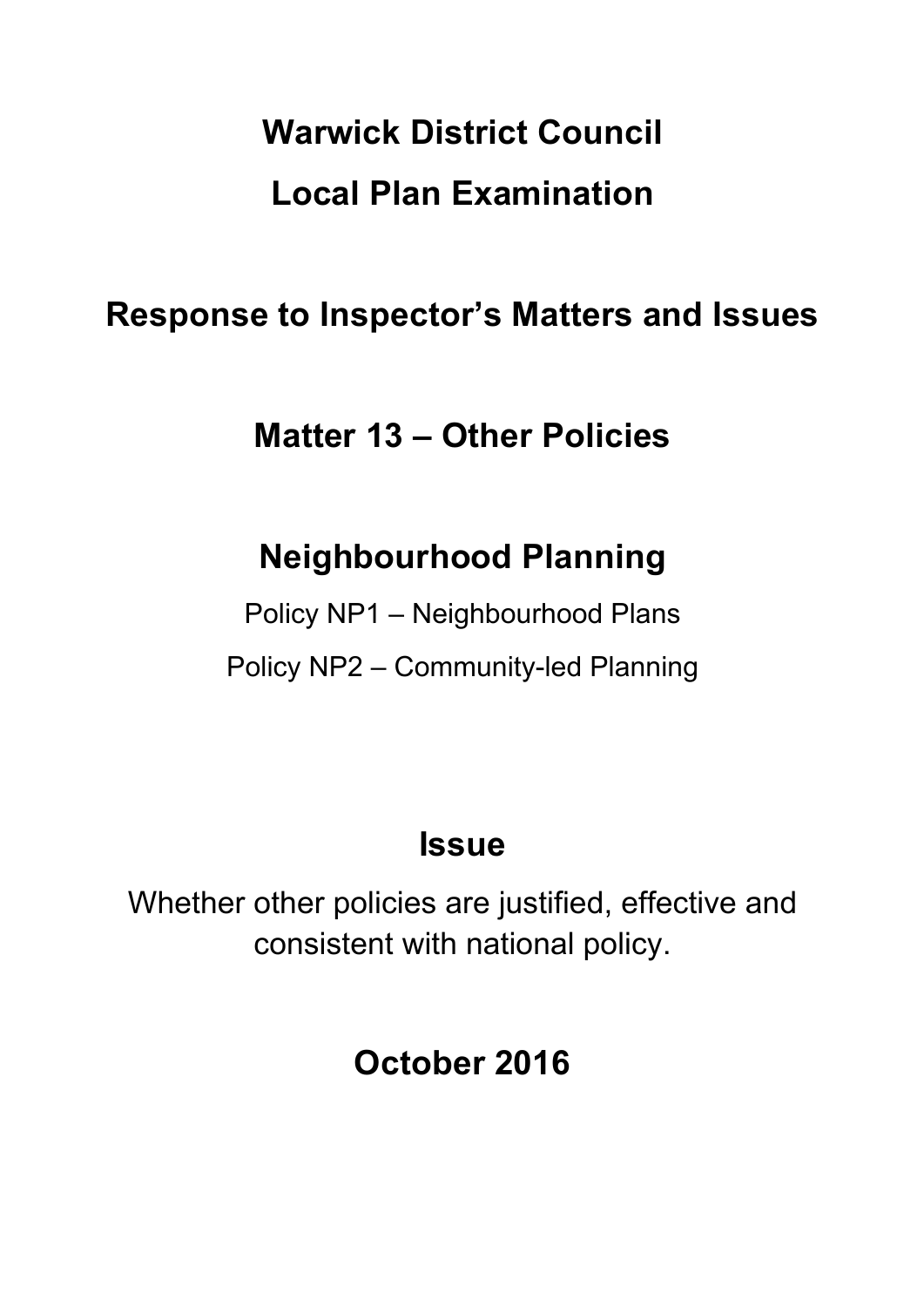#### **Neighbourhood Planning - Policy NP1 – Neighbourhood Plans**

#### **1. What is the basis for the policy? What is it seeking to achieve?**

a) The basis of this policy is to support the delivery of sustainable development in line with the Plan-led system set out in paragraphs 14 to 16 of the NPPF. The Policy emphasises that schemes which accord with the adopted Development Plan documents, including Neighbourhood Plans, will be approved without delay unless there are material factors that suggest otherwise. It aligns with Policy DS5, but underlines the importance of giving weight to Neighbourhood Plans for applicants and decision takers.

#### **2. How does the policy relate to the evidence base?**

a) At the time of writing, a total of 11 Neighbourhood Plan Areas have been designated. Of these, two Neighbourhood Plans are 'made' and a further Plan has been the subject of independent examination. Others are at various stages of drafting and consultation. Over the period of the Local Plan therefore, a number of neighbourhood plans will be/will come into force, and policies therein applicable to their designated areas. Each Neighbourhood Plan draws on a unique evidence base. Policy NP1 recognises the importance of this local evidence base in making decisions by ensuring decision takers give due weight to Neighbourhood Plans.

#### **3. Is the policy sufficiently clear? Will it provide sufficient guidance for decision making?**

- a) The policy is clear. It sets out that Neighbourhood Plans and other development plan documents must all be given weight alongside the Local Plan in making planning decisions. It sets out that any planning applications which accord with all levels of adopted policy shall be approved except where exceptional circumstances dictate otherwise.
- **4. How will the policy be implemented? Is this clear?**
- a) The policy will guide planning decisions insofar as they must be consistent with the development plan, except in exceptional circumstances. Where 'made', neighbourhood plans form part of the Development Plan, they may take precedence over non-strategic policies within the Local Plan where there are inconsistencies.

#### **5. How does the policy relate to national policy? How is it consistent? Are there any inconsistencies?**

a) This policy is entirely consistent with national policy set out in the NPPF. It relates to paragraph 17 which sets out the principle of a plan-led system and aligns with paragraphs 14 to 16. Paragraphs 150 and 196 of the NPPF further emphasise the requirement (as set out in law) for planning decisions to be in accordance with the Development Plan unless material considerations indicate otherwise, whilst paragraph 154 states that "...*only policies*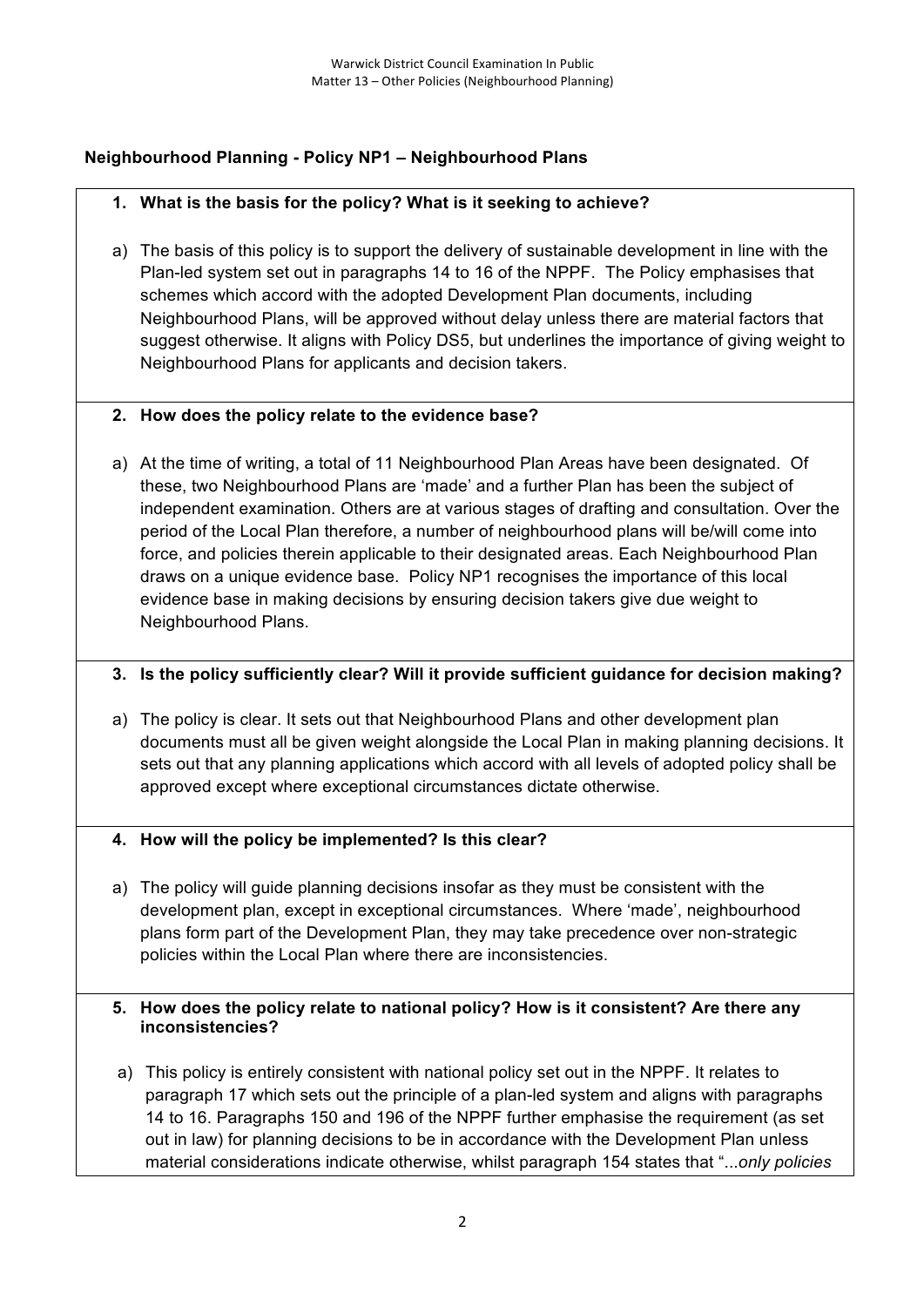*which provide a clear indication of how a decision maker should react to a development proposal should be included in the plan.*" In relation to Neighbourhood Plans, paragraph 198 continues that "…*where a planning application conflicts with a Neighbourhood Plan that has been brought into force, planning permission should not normally be granted*."

b) The Council does not consider that there are any inconsistencies with national policy

#### **6. In overall terms is the policy justified, effective and consistent with national policy?**

- a) Overall the policy is designed to guide planning decisions and for the reasons stated above, is considered entirely consistent with national policy.
- b) The Council considers that it is justified because of the importance the NPPF and the Council place on Neighbourhood Plans, recognising that these plans have gone through a rigorous process and are based on local evidence. In this context it is important the Local Plan underlines this and ensures decisions are taken accordingly.
- c) In terms of effectiveness, the Policy overlaps with DS5 of the Local Plan. However, as set out in other Matters Statements, the Plan is designed in two parts with the Development Strategy policies (including DS5) providing the context for proactive proposals and allocations in the Plan, whilst the other chapters, including NP1 set out policies for determining planning applications. For this reason the Council considers it important to include this policy and believes that it will be an effective way of underlining the importance of taking decisions in line with "made" Neighbourhood Plans.

#### **Neighbourhood Planning - Policy NP2 – Community-led Planning**

#### **1. What is the basis for the policy? What is it seeking to achieve?**

a) This policy seeks to highlight and support the Localism agenda. The policy seeks to highlight the importance the Council places on localism to encourage groups to consider the development of a Neighbourhood Plan and other non-statutory community-led plans. It identifies that support will be afforded to groups which decide alternative types of plans or statements may best suit their needs.

#### **2. How does the policy relate to the evidence base?**

- a) At the time of writing, a total of 11 Neighbourhood Plan Areas have been designated. Of these, two Neighbourhood Plans are 'made' and a further Plan has been the subject of independent examination. Others are at various stages of drafting and consultation. The Council is therefore currently providing support to numerous community groups engaged with neighbourhood planning.
- b) One village design statement is extant for Barford and many parishes within the district have parish plans.